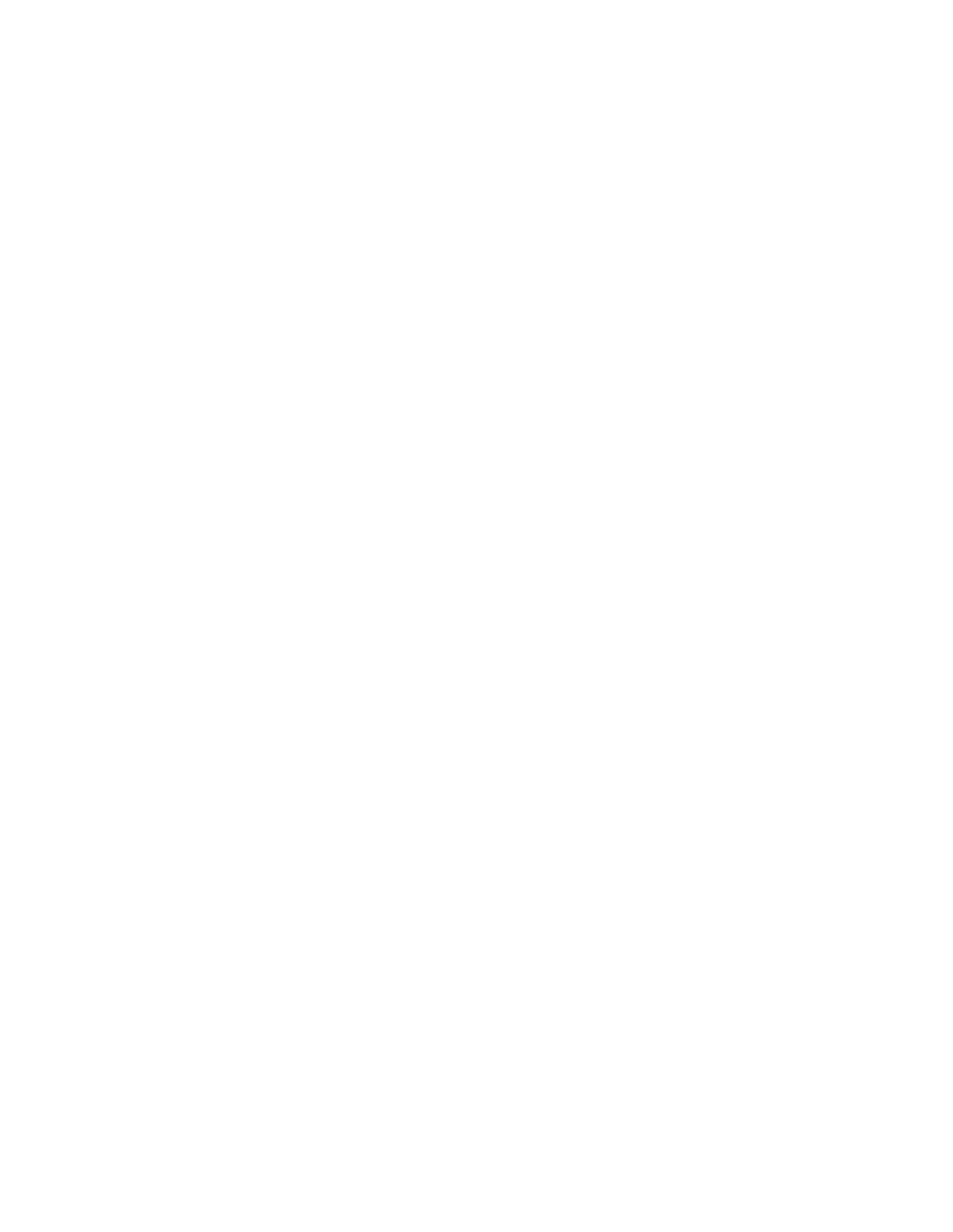# **TABLE OF CONTENTS**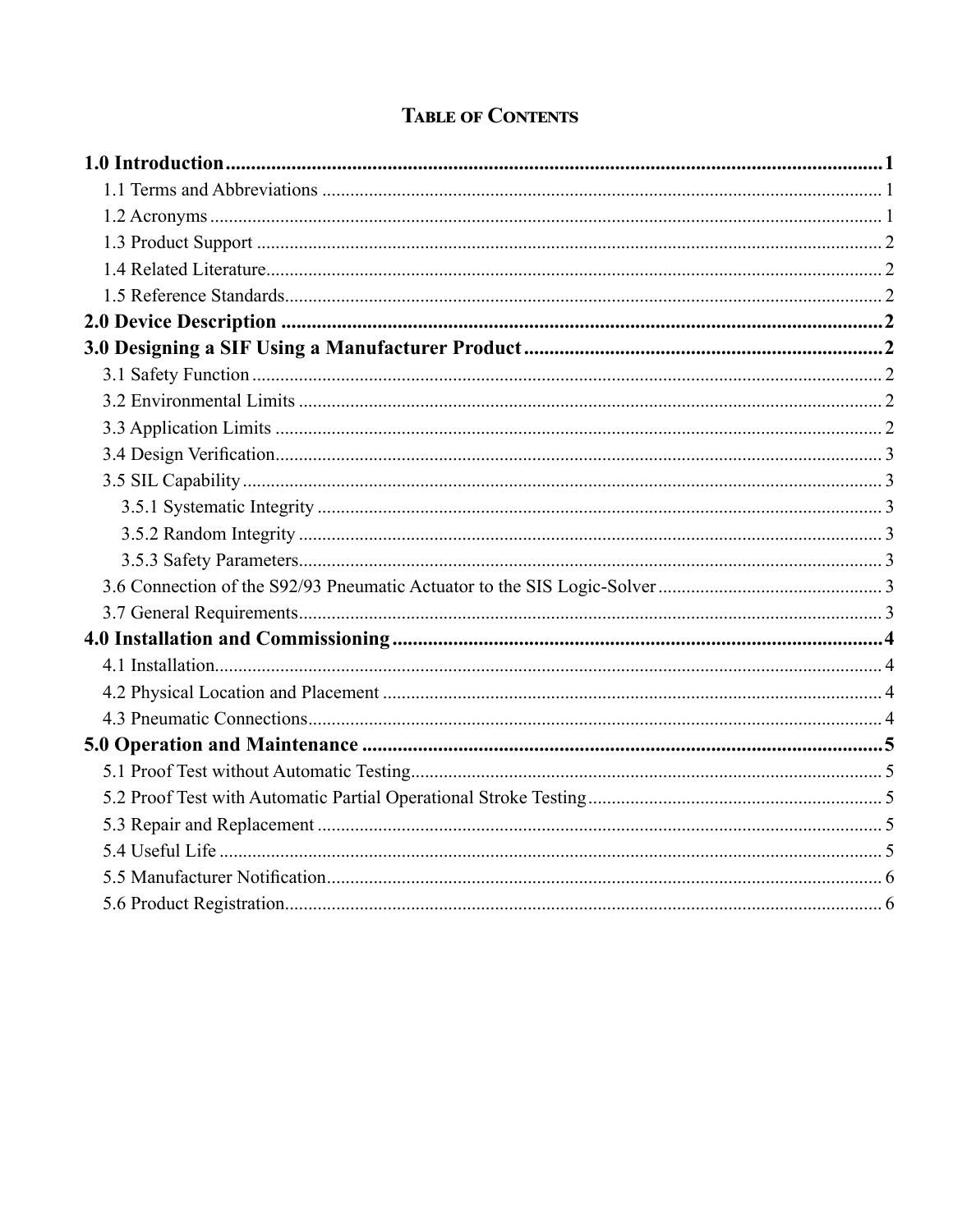



# **1.0 Introduction**

This Safety Manual provides information necessary to design, install, verify and maintain a Safety Instrumented Function (SIF) using Bray's Series 98 Pneumatic Scotch Yoke Actuator. This manual provides necessary requirements for meeting the IEC 61508 or IEC 61511 functional safety standards.

## **1.1 Terms and Abbreviations**

**Safety** - Freedom from unacceptable risk of harm.

**Functional Safety -** The ability of a system to carry out the actions necessary to achieve or to maintain a defined safe state for the equipment / machinery / plant / apparatus under control of the system.

**Basic Safety -** The equipment must be designed and manufactured such that it protects against risk of damage to persons by electrical shock and other hazards and against resulting fire and explosion. The protection must be effective under all conditions of the nominal operation and under single fault condition.

**Safety Assessment -** The investigation to arrive at a judgment - based on evidence - of the safety achieved by safety-related systems.

## **Fail-Safe State:**

**Spring Return -** State where hold position air is released and the spring is extended

**Double Acting -** State where the hold position pressure is released and pressure is supplied to the trip side of the actuator

**Fail Safe -** Failure that causes the valve to go to the defined fail-safe state without a demand from the process.

**Fail Dangerous -** Failure that prevents the actuator from rotating with sufficient torque to move a valve to its fail-safe state.

**Fail Dangerous Undetected -** Failure that is dangerous and that is not being diagnosed by automatic diagnostics, such as partial valve stroke testing.

**Fail Dangerous Detected -** Failure that is dangerous but is detected by automatic diagnostics, such as partial valve stroke testing.

**Fail No Effect -** Failure of a component that is part of the safety function but that has no effect on the safety function.

**Low Demand Mode -** Where the frequency of demands for operation made on a safety-related system is no greater than twice the proof test frequency.

# **1.2 Acronyms**

**FMEDA -** Failure Modes, Effects and Diagnostic Analysis.

**HFT -** Hardware Fault Tolerance.

**MOC -** Management of Change. These are specific procedures often done when performing any work activities in compliance with government regulatory authorities.

**PFDavg -** Average Probability of Failure on Demand.

**SFF -** Safe Failure Fraction, the fraction of the overall failure rate of a device that results in either a safe fault or a diagnosed unsafe fault.

**SIF -** Safety Instrumented Function, a set of equipment intended to reduce the risk due to a specific hazard (a safety loop).

**SIL -** Safety Integrity Level, discrete level (one out of a possible four) for specifying the safety integrity requirements of the safety functions to be allocated to the E/E/PE safety-related systems where Safety Integrity Level 4 has the highest level of safety integrity and Safety Integrity Level 1 has the lowest.

**SIS -** Safety Instrumented System – Implementation of one or more Safety Instrumented Functions. An SIS is composed of any combination of sensor(s), logic solver(s), and final element(s).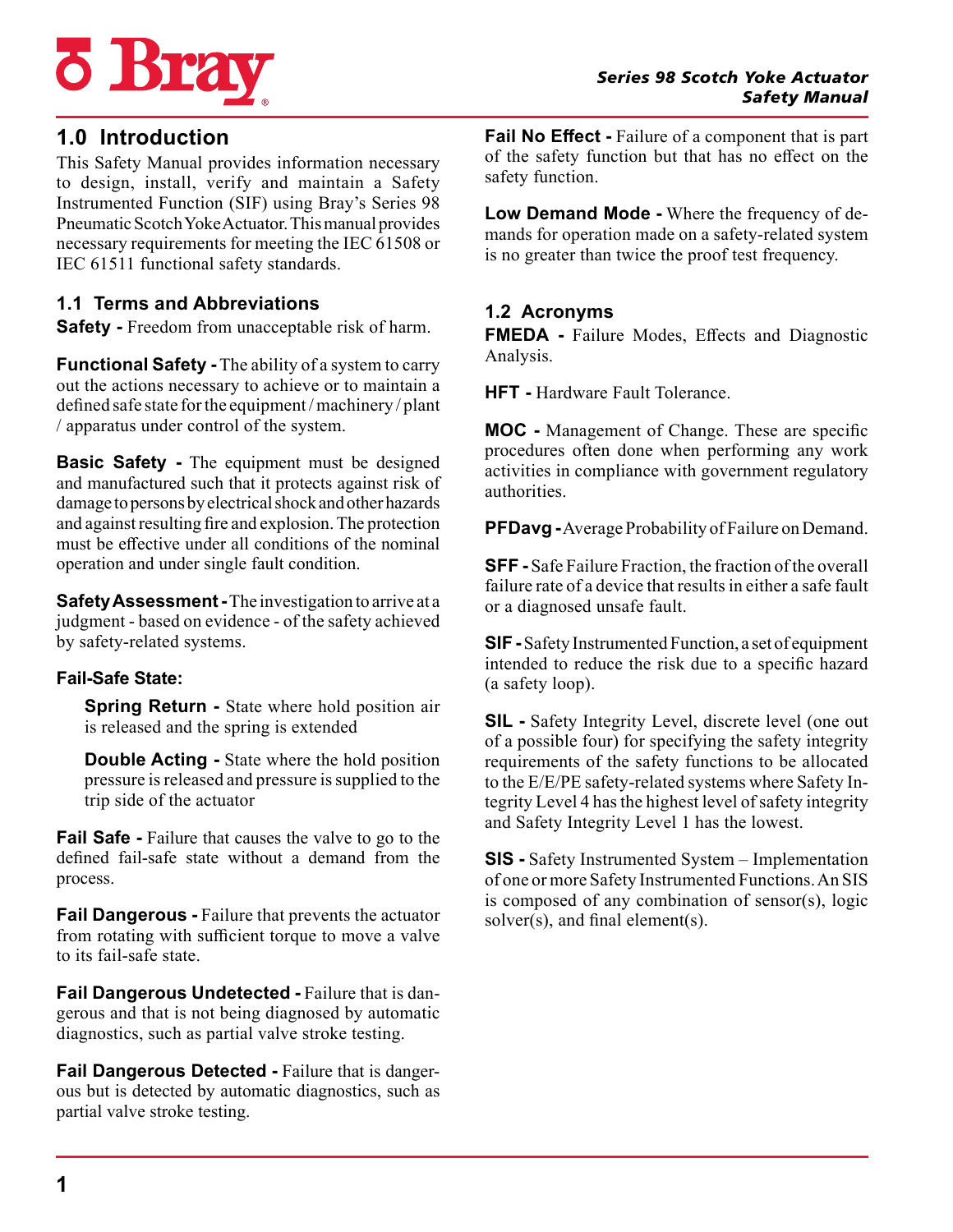

#### *Series 98 Scotch Yoke Actuator Safety Manual*

# **1.3 Product Support**

Product support can be obtained from:

Bray Controls Inc. 13333 Westland Blvd. East Houston, TX, 77041, USA. Phone: 281 894 5454 www.braycontrols.com

## **1.4 Related Literature**

#### **Hardware Documents:**

- Series 98 Actuator Installation, Operation and Maintenance Instructions
- Series 98 Brochure
- Series 98 Technical Manual

#### **Guidelines/References:**

- Safety Integrity Level Selection Systematic Methods Including Layer of Protection Analysis, ISBN 1-55617-777-1, ISA
- Control System Safety Evaluation and Reliability, 2nd Edition, ISBN 1-55617-638-8, ISA
- Safety Instrumented Systems Verification, Practical Probabilistic Calculations, ISBN 1-55617-909-9, ISA

# **1.5 Reference Standards**

## **Functional Safety:**

- IEC 61508: 2000 Functional safety of electrical/ electronic/ programmable electronic safetyrelated systems
- IEC 61511 ANSI/ISA 84.00.01-2004 Functional Safety – Safety Instrumented Systems for the Process Industry Sector
- ISO 5211:2001(E) Industrial Valves- Part Turn actuator attachment.
- IEC 60529 Degrees of protection provided by enclosures (IP Code)
- CEN/TC Draft
- BS EN 15714-3:2009 Pneumatic Part-turn actuators for industrial valves - Basic requirements

# **2.0 Device Description**

The Series 98 Actuator is a modular design scotch yoke type quarter turn actuator, to actuate various valve types (ball, plug and butterfly styles) or other final elements such as dampers. The scotch yoke actuator renders torque output suitable to the requirement of these styles of valves, wherein the torque to operate is not constant through the stroke of the actuator. The linear stroke of the pneumatic cylinder is converted to rotary motion of the Yoke, and the torque output that is higher at the ends of stroke and minimum at mid stroke.

It operates with air supply pressure from 40 to 150 psi (2.75 to 10.3 bar) and the fail safe direction is field-reversible. The actuators come in two basic configurations, Double Acting and Spring Return. The modular construction of the Pressure, Torque and the Spring Modules makes the fail safe direction easily reversible. The manual overrides and options with accessories cater to the varied requirements of applications.

# **3.0 Designing a SIF Using a Series 98 Actuator**

# **3.1 Safety Function**

When de-energized, the Actuator moves to its failsafe position. Depending on configuration of the final element, the Actuator will rotate the valve plug to close off the flow path through the valve body or open the flow path through the valve body. When using a double acting actuator as part of a SIF the availability of the air supply must be included in the reliability analysis.

The Series 98 Actuator is intended to be part of final element subsystem as defined per IEC 61508 and the achieved SIL level of the designed function must be verified by the designer.

# **3.2 Environmental limits**

The designer of a SIF must check that the product is rated for use within the expected environmental limits. Refer to the Series 98 Technical Manual for environmental limits.

# **3.3 Application limits**

The materials of construction of the actuator are specified in the Series 98 Actuators Brochure and Technical Manual. It is especially important that the designer check for material compatibility considering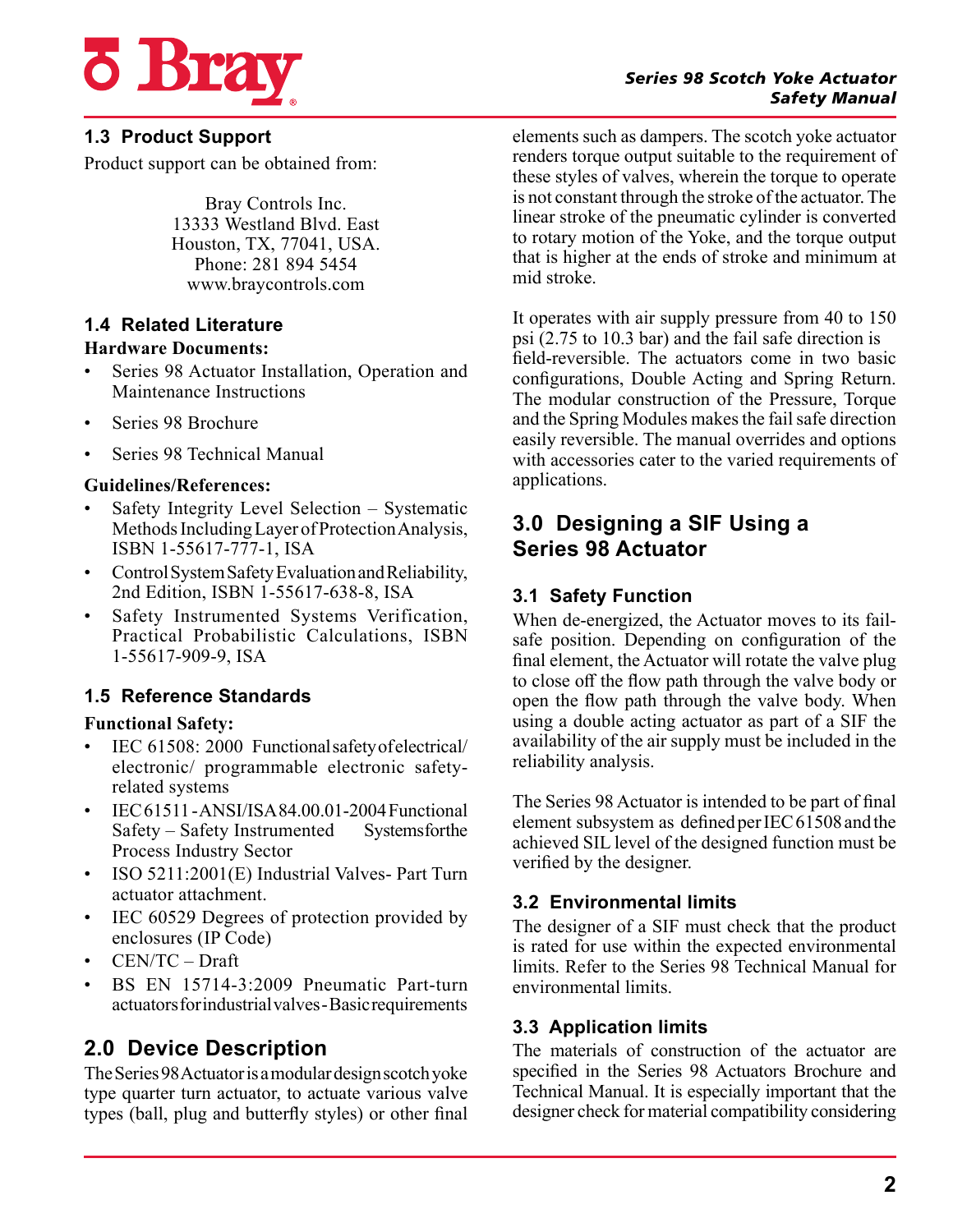

on-site chemical contaminants and air supply conditions. If the Actuator is used outside of the application limits or with incompatible materials, the reliability data provided becomes invalid.

# **3.4 Design Verification**

A detailed Failure Mode, Effects, and Diagnostics Analysis (FMEDA) report is available from Bray. This report details all failure rates and failure modes as well as the expected lifetime.

The achieved Safety Integrity Level (SIL) of an entire Safety Instrumented Function (SIF) design must be verified by the designer via a calculation of  $\mathrm{PFD}_{\mathrm{AVG}}$ considering architecture, proof test interval, proof test effectiveness, any automatic diagnostics, average repair time and the specific failure rates of all products included in the SIF. Each subsystem must be checked to assure compliance with minimum hardware fault tolerance (HFT) requirements. The exida exSILentia® tool is recommended for this purpose as it contains accurate models for the actuator and its failure rates.

When using a Series 98 actuator in a redundant configuration, a common cause factor of 10% should be included in safety integrity calculations unless a lower value can be justified based on site conditions.

The failure rate data listed in the FMEDA report is only valid for the useful life time of the actuator. The failure rates will increase sometime after this time period. Reliability calculations based on the data listed in the FMEDA report for mission times beyond the lifetime may yield results that are too optimistic, i.e. the calculated Safety Integrity Level will not be achieved.

# **3.5 SIL Capability**

# **3.5.1 Systematic Integrity**

The product has met manufacturer design process requirements of Safety Integrity Level (SIL) 3. These are intended to achieve sufficient integrity against systematic errors of design by



the manufacturer. A Safety Instrumented Function (SIF) designed with this product must not be used at a SIL level higher than the statement without "prior use" justification by end user or diverse technology redundancy in the design.

## **3.5.2 Random Integrity**

The Series 98 Actuator is a Type A Device. This Actuator is only one component in the final element. The PFD<sub>AVG</sub> and SFF must be calculated for the entire final element subsystem. This analysis must account for any hardware fault tolerance and architecture constraints.

## **3.5.3 Safety Parameters**

For detailed failure rate information refer to the Failure Modes, Effects and Diagnostic Analysis Report for the Series 98 Actuator.

## **3.6 Connection of the Series 98 Actuator to the SIS Logic-solver**

The Series 98 Actuator is connected to the safety rated logic solver through a control device such as a solenoid or valve positioner.

# **3.7 General Requirements**

The system's response time shall be less than process safety time as defined in the SIF Safety Requirements Specification. Since the response time of the Series 98 Actuator depends upon the line size, tubing, line pressure, flow constrictors like flow control valves, Cv of the control elements like solenoid valves, their response times, pressure regulators, quick exhaust valves, hydraulic override (on DA models), sandwich gearbox manual override, the response time must be confirmed for each final element assembly. All SIS components including the Series 98 Actuator must be operational before process start-up.

The user shall verify that the Series 98 Actuator is suitable for use in safety applications by confirming the actuator's nameplate is properly marked.

Personnel performing maintenance and testing on the Series 98 Actuator shall be competent to do so.

Results from the proof tests shall be recorded and reviewed periodically.

 The useful life of the Actuator is discussed in the Failure Modes, Effects and Diagnostic Analysis Report for the Series 98 Actuator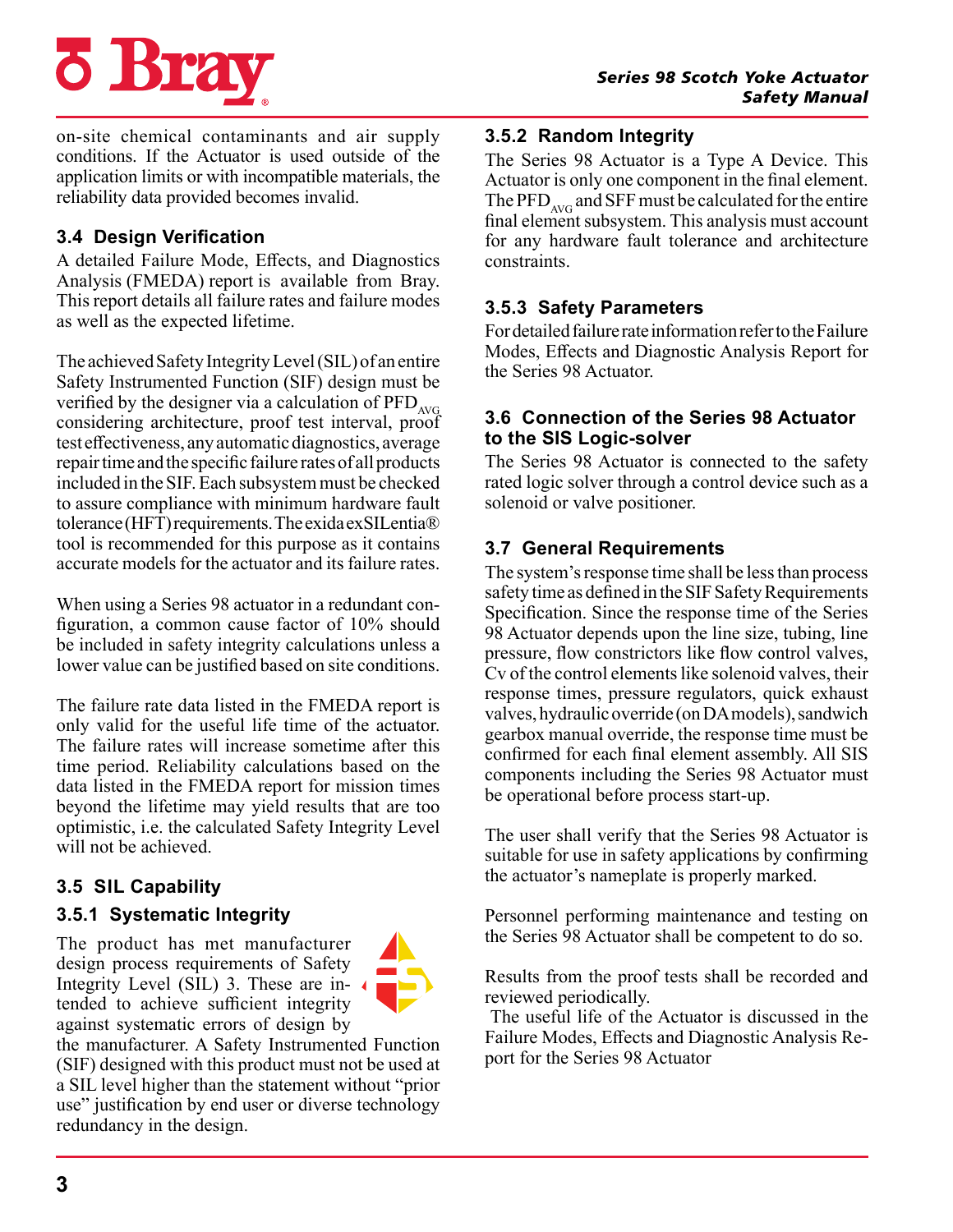

# **4.0 Installation And Commissioning**

## **4.1 Installation**

The Series 98 Actuator must be installed per standard practices outlined in the Installation Manual.

The environment must be checked to verify that environmental conditions do not exceed the ratings.

The Actuator must be accessible for physical inspection.

#### **4.2 Physical Location and Placement**

The Series 98 Actuator shall be accessible with sufficient room for pneumatic connections and shall allow manual proof testing.

Pneumatic piping to the valve shall be kept as short and straight as possible to minimize the airflow restrictions and potential clogging. Long or kinked pneumatic tubes may also increase the valve closure time.

The Actuator shall be mounted in a low vibration environment. If excessive vibration can be expected special precautions shall be taken to ensure the integrity of pneumatic connectors or the vibration should be reduced using appropriate damping mounts.

#### **4.3 Pneumatic Connections**

Recommended piping for the pneumatic connections to the Actuator is the same as the nominal port size for the stainless steel or PVC tubing. The length of tubing between the Series 98 Actuator and the control device, such as a solenoid valve, shall be kept as short as possible and free of kinks.

Only dry instrument air filtered to 40 micron level or better shall be used.

The process air pressure shall meet the requirements set forth in the installation manual.

The process air capacity shall be sufficient to move the valve/ final element within the required time.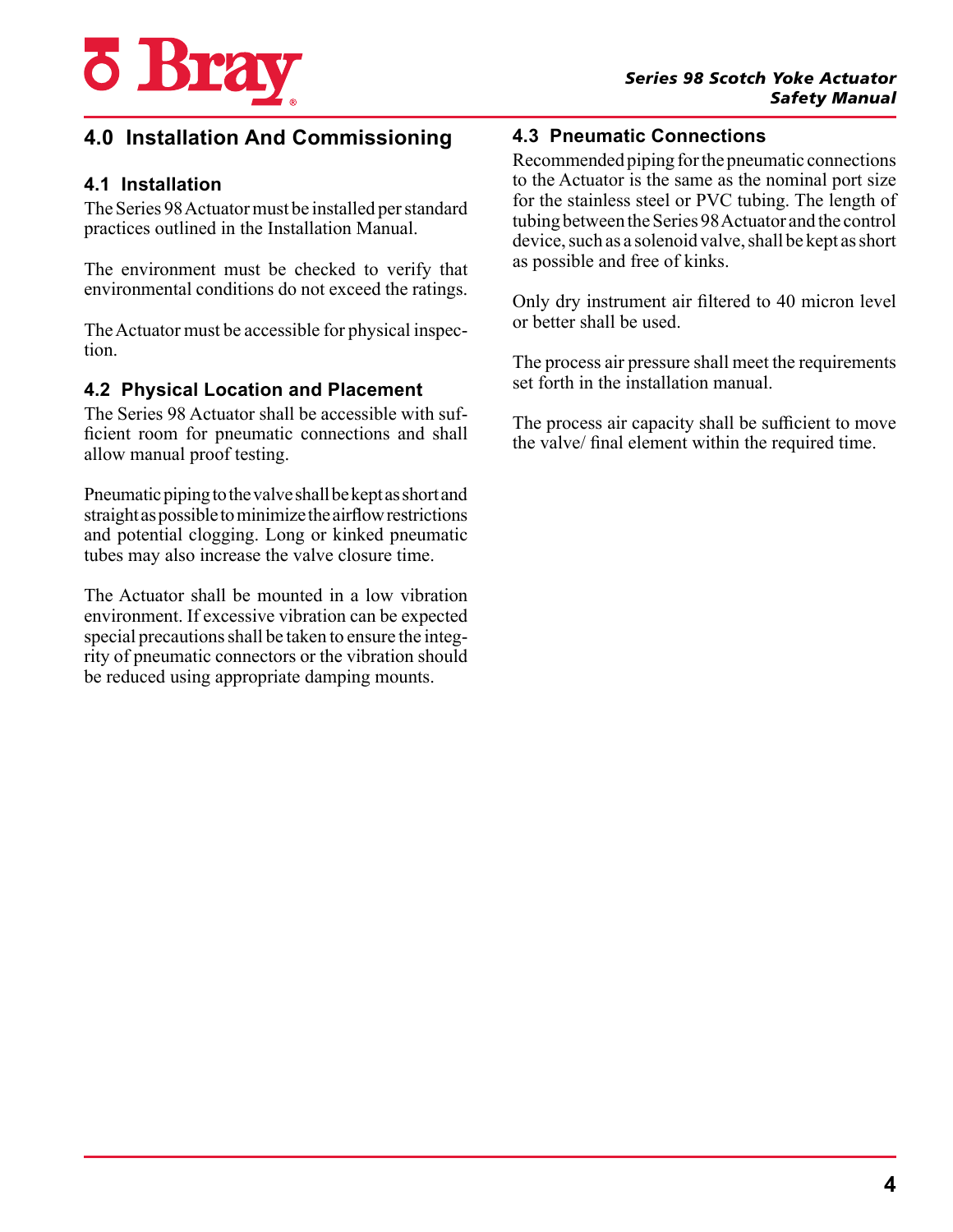

to the Fail-Safe state

# **5.0 Operation And Maintenance**

## **5.1 Proof test without automatic testing**

The objective of proof testing is to detect failures within the Actuator that are not detected by any automatic diagnostics of the system. Of main concern are undetected failures that prevent the safety instrumented function from performing its intended function.

The frequency of proof testing, or the proof test interval, is to be determined in reliability calculations for the safety instrumented functions for which a Series 98

**Table 1: Recommended Proof Test**

Actuator is applied. The proof tests must be performed more frequently than or as frequently as specified in the calculation in order to maintain the required safety integrity of the safety instrumented function.

The following proof test is recommended. The results of the proof test should be recorded and any failures that are detected and that compromise functional safety should be reported to Bray Controls. The suggested proof test consists of a full stroke of the valve coupled to the Series 98 Actuator.

| <b>Step Action</b>                                                                                                                                              |
|-----------------------------------------------------------------------------------------------------------------------------------------------------------------|
| Bypass the safety function and take appropriate action to avoid a false trip.                                                                                   |
| Interrupt or change the air supply to the actuator to force the actuator and valve<br>and confirm that the Safe State was achieved and within the correct time. |

3 Restore air supply to the actuator and inspect the actuator for any leaks, visible damage or contamination and confirm that the normal operating state was achieved.

4 Remove the bypass and otherwise restore normal operation.

5 Restore normal operation.

**Table 3 lists the proof test coverage for various product configurations**

|  |  |  |  | <b>Table 2: Proof Test Coverage</b> |  |
|--|--|--|--|-------------------------------------|--|
|--|--|--|--|-------------------------------------|--|

| <b>Device</b>                         | <b>Normal</b> | <b>With PVST</b> |
|---------------------------------------|---------------|------------------|
| Series 98, Spring-Return Actuator, SR | $92\%$        | 78%              |
| Series 98, Double Acting Actuator, DA | $92\%$        | 76%              |
| Series 98, Double Acting Actuator, DD | $92\%$        | 76%              |

The person(s) performing the proof test of a Series 98 Actuator should be trained in SIS operations, including bypass procedures, valve maintenance and company Management of Change procedures. No special tools are required.

## **5.2 Proof test with automatic partial operational stroke testing**

An automatic partial valve stroke testing scheme that performs a partial full stroke of the isolation valves with the Series 98 Actuator and measures valve movement and timing will detect many potentially dangerous failure modes. It is recommended that a physical inspection (Step 3 from Table 1) be

performed on a periodic basis with the time interval determined by plant conditions. A maximum inspection interval of five years is recommended.

# **5.3 Repair and replacement**

Repair procedures in the Series 98 Actuator Installation, Operation and Maintenance manual must be followed.

# **5.4 Useful Life**

The useful lives of specific components in the assembly are listed in Table 3 (Page 6) and the nominal cycles between maintenance is listed in Table 4 (Page 6).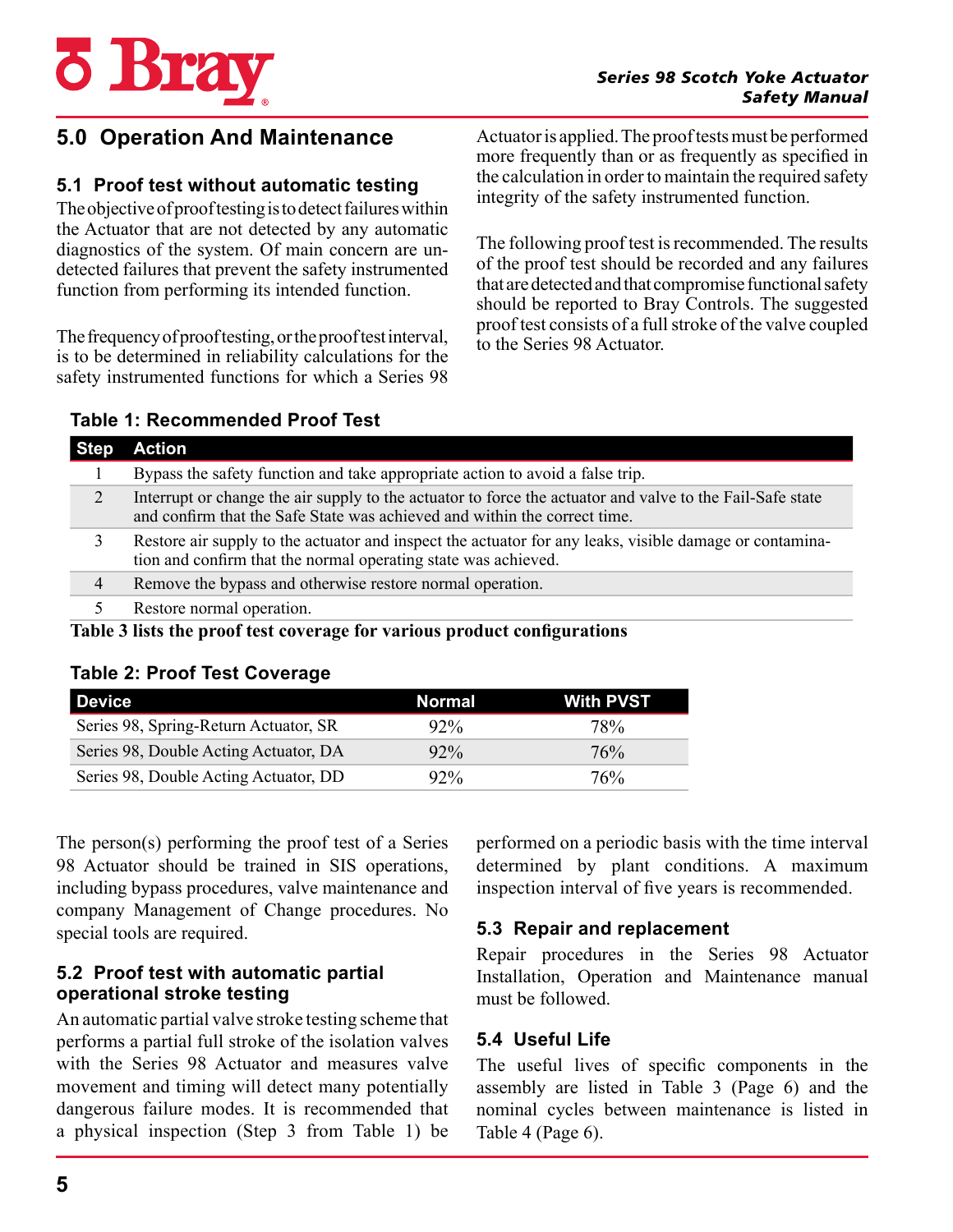

#### **Table 3: Useful Life of Components**

| Component    | <b>Useful Life</b> |
|--------------|--------------------|
| <b>Seals</b> | 3 years            |

## **Table 4: Cycles Between Maintenance**

| <b>Nominal Torque (Nm)</b> | <b>Cycle Life</b> |
|----------------------------|-------------------|
| $\leq 125$                 | 500,000           |
| $\leq 1,000$               | 500,000           |
| $\leq 2,000$               | 250,000           |
| $\leq 8,000$               | 100,000           |
| $\leq 32,000$              | 25,000            |
| $\leq 63,000$              | 10,000            |
| < 125.000                  | 5,000             |
| $\leq$ 250.000             | 2,500             |

Based on general field failure data a product life period of approximately 30 years is expected for the Series 98 Actuator if the lower level components are renewed before the end of their useful life and the device is maintained per manufacturer's instructions. When plant experience indicates a shorter useful lifetime than indicated in this appendix, the number based on plant experience should be used.

## **5.5 Manufacturer Notification**

Any failures that are detected and that compromise functional safety should be reported to Bray Controls. In case of failure please refer to the back cover and contact your regional Bray customer service.

**5.6 Product Registration:** If the product is being used in a safety application and there is a desire to receive notices regarding the product, register the product with Bray Controls customer service.